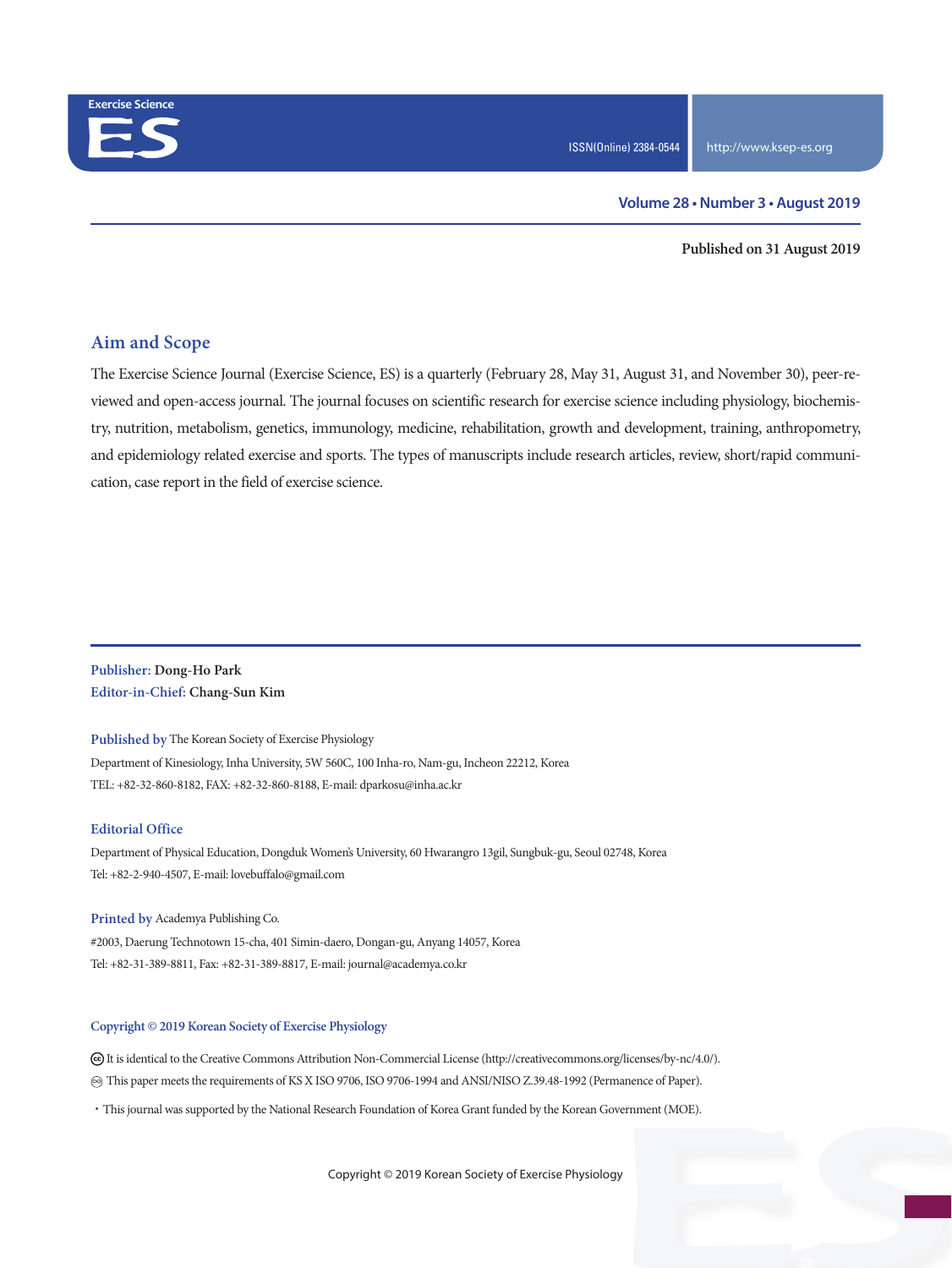

# **CONTENTS**

### **Volume 28 Number 3 August, 2019**

#### **Review Articles**

- 205 The Exercise-based Analysis of the Frail Prevention in the Elderly Jeong-Ok Yang, Yi-Sub Kwak
- 211 Nutritional Supplement for Athletic Performance: Based on Australian Institute of Sport (AIS) Sports Supplement Framework Jooyoung Kim

#### **Original Articles**

- 221 The Effect of Cooling Tubing Intervention on Recovery in Elite Wrestler Competition Simulation Hong-Sun Song, Kwang-Jun Kim, Buong-O Chun, Ki-Hyuk Lee, Je-Hyoun Noh
- 232 The Relationship between Physical Activity Level and Arterial Stiffness in Young Female Adults Ruda Lee, Yejin Kang, Moon-Hyon Hwang
- 240 The Effects of Taekwondo Training of Foot Angle Application on Pelvic Stabilization and Trunk Tilt Ability Jeong Suk Lee, Ki Ok Shin
- 248 Effects of Treadmill Gait Training According to Obstacle Crossing on the Hip, Knee and Ankle Joint Motion during Gait Cycle in Patients with Post Stroke Hemiplegia

Ji-Eun Lee, Ho-Seong Lee

- 256 Quantitative Analysis of Bystander Cardiopulmonary Resuscitation Quality In Sung Park
- 263 Effects of 10-Week Treadmill Exercise on the Improvement of Obesity-Induced Autophagy Dysregulation in Arterial Endothelial Cells of Mice Ji-Seok Kim, Tae-Bong Jeon, Kyung-Wan Baek, Jun-Il Yoo, Sang-Hyun An, Hyo Youl Moon
- 270 The Effects of 8-week Endurance Training on Prostatic Autophagy and Benign Prostatic Hyperplasia of Rats Dong-Won Lee, Yong-Sik Hong, Sung-Hee Oh, Yoo-Hyun Lee, Jeong-Sun Ju
- 280 RPE, Metabolic and Hormonal Responses to Acute Resistance Exercise in Male and Female College Students Jung-Su Park, Hyo-Bum Kwak, Chang-Sun Kim, and Dong-Ho Park
- 291 The Effect of 12-week Combined Exercise on Muscle-bone Crosstalk Factor in Female College Students Chang-Sun Kim
- 303 Association of Relative Handgrip Strength with the Incidence of Metabolic Syndrome in Korean Adults: A Community based Cohort Study Jinkyung Cho, Eunsun Yoon, Soo Hyun Park